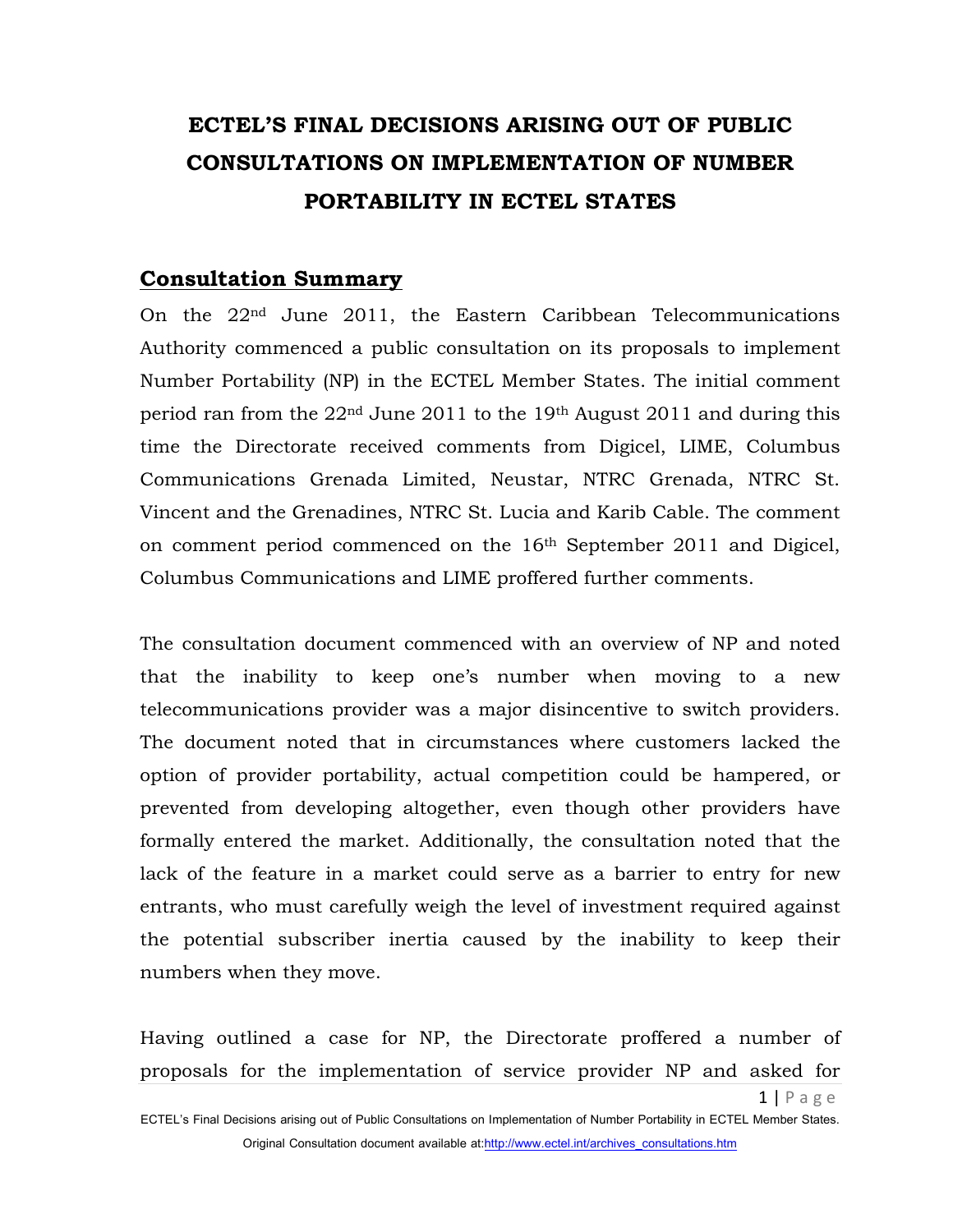recommendations and comments on a number of issues. The Directorate recommended the implementation of NP for fixed-to-fixed and post-paid mobile-to-mobile services with a delay in the implementation of prepaid NP. The Directorate did not propose a technical solution for implementing NP in Member States and invited comments on the utilization of central databases versus peer to peer arrangements, appropriate technical solutions and costs, technology neutral options, and participation in regional NP solutions. Comments were also invited on the need to provide NP solutions capable of facilitating the transmission of SMS and other non-call related signaling as well as a further consultation solely on the technical solutions proposed by the providers. The Directorate proposed that the technical solution adopted should permit porting within a maximum of twenty four (24) hours and that providers should indicate whether the cost of porting should be shared between providers or whether all providers should bear their own costs. Stakeholders were also asked to comment on whether providers should be permitted to charge subscribers a fee for porting, the validation and authentication procedures to be adopted to facilitate a port request and the requirements for informing customers of the circumstances in which ported numbers could attract new or different charges. Finally the Directorate proposed that NP should be implemented by or before 1<sup>st</sup> September 2012.

### **Summary of Comments**

There was strenuous objection to the proposed implementation of NP in the ECTEL Member States by some respondents. The Directorate's position that customers would be discouraged from switching if they were unable to take their numbers with them was disputed by a provider who countered that it was untrue to suggest that the lack of availability of porting was a major disincentive to switch for the majority of customers. The provider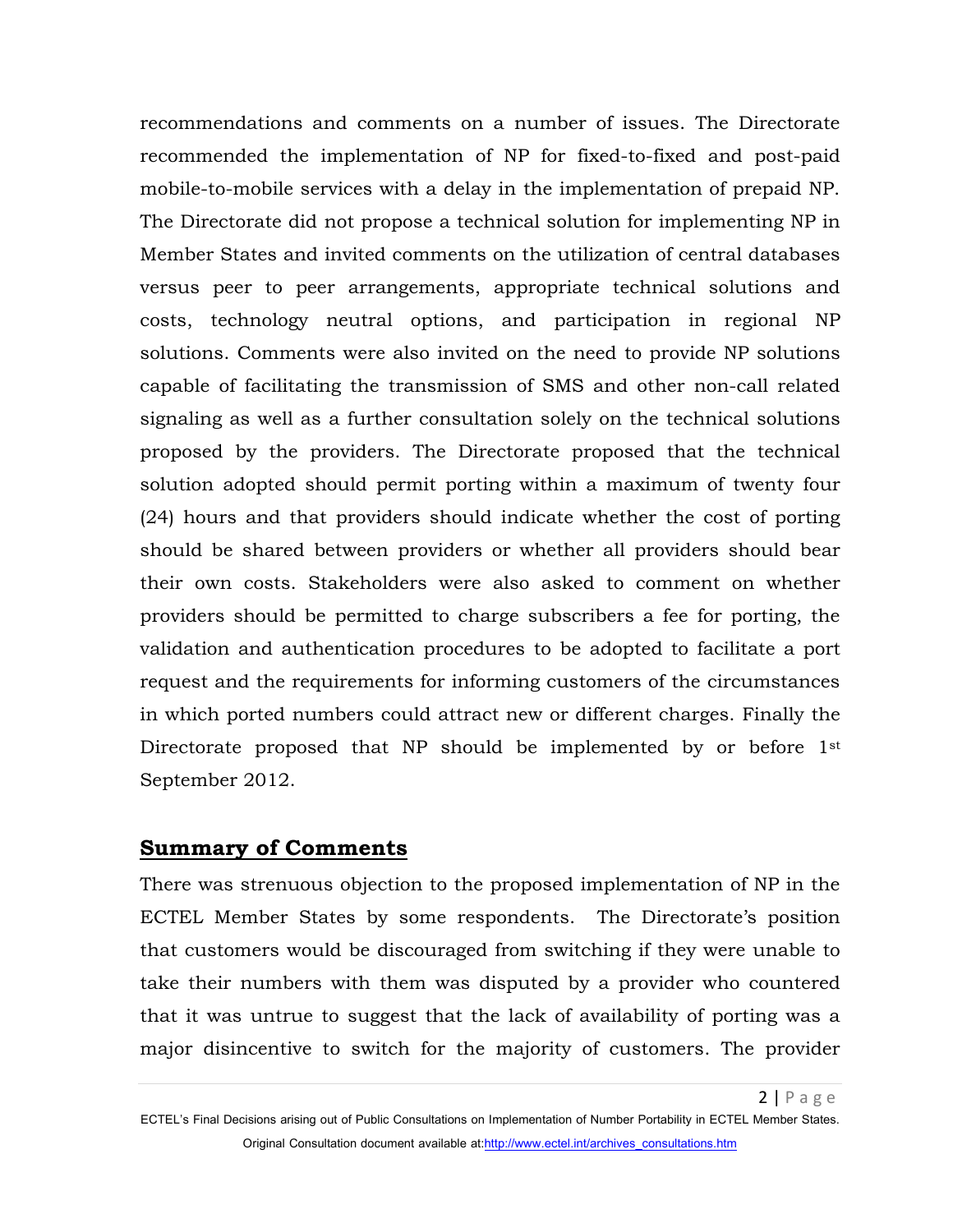noted that a significant number of mobile customers may have two or more phones and argued that these persons would have zero interest in NP. The fact that the Directorate did not undertake a cost benefit analysis was regarded by the provider as a significant short-coming and it was vehemently argued that this exercise must be undertaken before contemplating the implementation of NP.

Questions on the relevance of NP in the ECTEL Member States were also echoed by another commentator. It recommended that research on the number of persons who possessed two phones should be undertaken, since in its opinion, these persons would already have the benefits of NP. The commentator further posited that all parties should be clear that the cost of implementing NP is less than the revenue to be recovered before any decision to implement NP was made. It also stated that the impact of convergence on the need for NP should be examined as businesses in addition to the traditional PSTN numbers utilize Skype, Magic Jack and other Internet Protocol systems for their customers to reach them. In concluding its submissions the commentator noted that the Cayman Islands were in the final stages of implementing NP and suggested that the Directorate should observe how the system operated for a year before going forward.

The majority of respondents did not challenge the need for NP but rather focused on matters of implementation. With respect to the proposal to implement NP on fixed networks and for postpaid customers on mobile networks, one commentator suggested that implementation on the fixed networks should be delayed. It was stated that it was more technically feasible to implement mobile NP because the switches on the fixed network in ECTEL Member States were several generations behind the mobile

ECTEL's Final Decisions arising out of Public Consultations on Implementation of Number Portability in ECTEL Member States. Original Consultation document available at:http://www.ectel.int/archives\_consultations.htm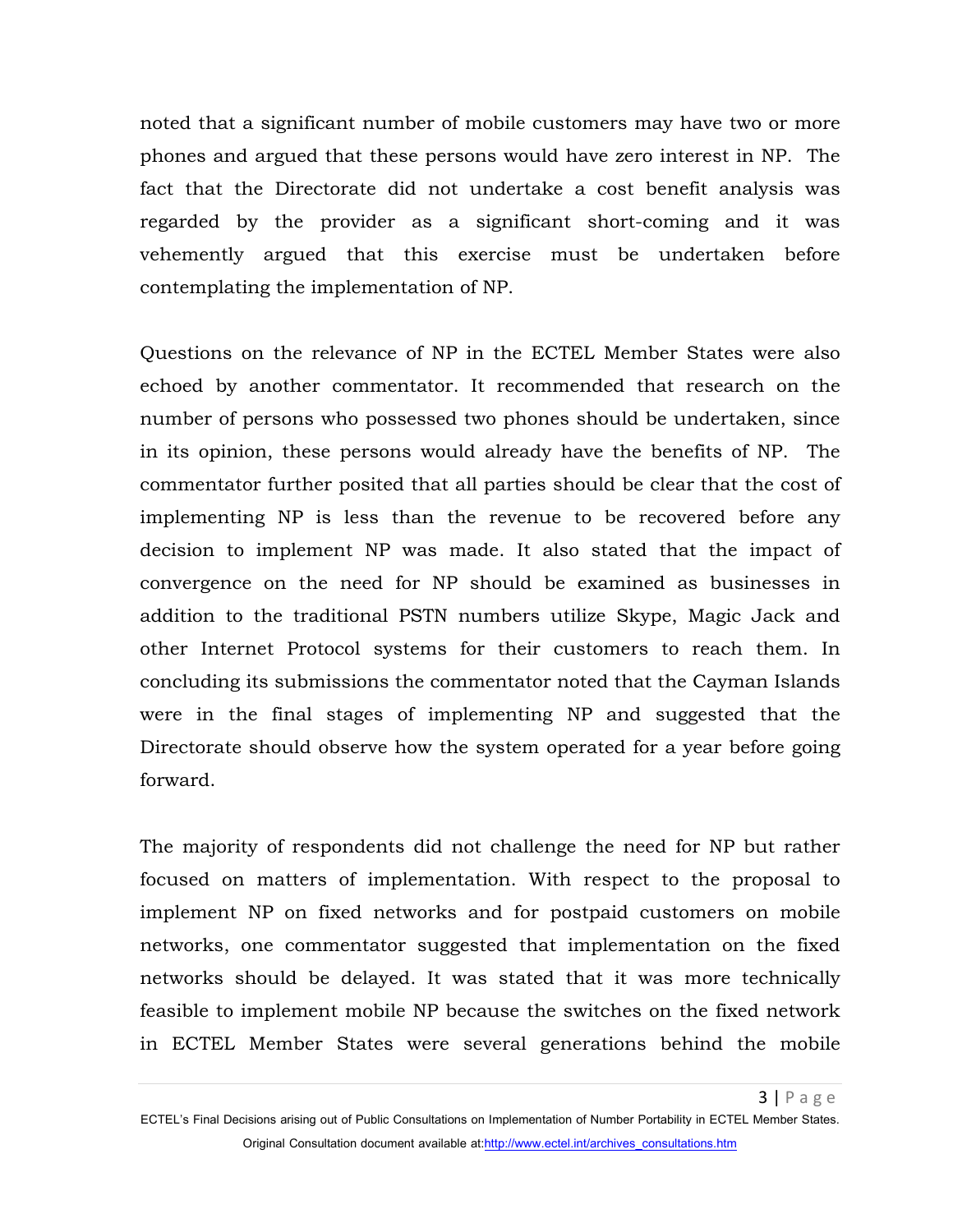switches. Further, although several respondents did not object to the Directorate's proposal to limit NP to postpaid customers, others expressed strong disagreement to the suggestion. They repudiated the reasoning of the Directorate and stated that pre-paid customers were not volatile and insisted that NP should apply to all mobile customers. On the matter of the technical arrangements commentators agreed to the formation of a working group comprising operators and experts on NP. The working group it was suggested would decide on central databases as well as the conditions for porting.

### **Decisions**

Having considered at length, all the comments from the Consultation, the ECTEL Council of Ministers have approved the following recommendations to the NTRCs at their meeting in St. Kitts and Nevis held on 27th October 2011:

## (a) **Service Provider Number Portability (SPNP) will be implemented in both the fixed and mobile markets**

ECTEL shall recommend implementation of SPNP in all ECTEL Member States. The undertaking of a cost benefit analysis for the implementation of NP is not a legal requirement under the ECTEL system and as such there was no obligation on ECTEL to commission such a study. The ECTEL Directorate is convinced that the implementation of NP ability will enhance the competitiveness of the telecommunications mobile and fixed markets as well as allow customers a greater freedom of choice. In ECTEL states, NP is a "user right" so that the regulatory determination to be made is not whether NP should be provided but on what terms and conditions. ECTEL will therefore proceed with the plans for the implementation of NP.

ECTEL's Final Decisions arising out of Public Consultations on Implementation of Number Portability in ECTEL Member States. Original Consultation document available at:http://www.ectel.int/archives\_consultations.htm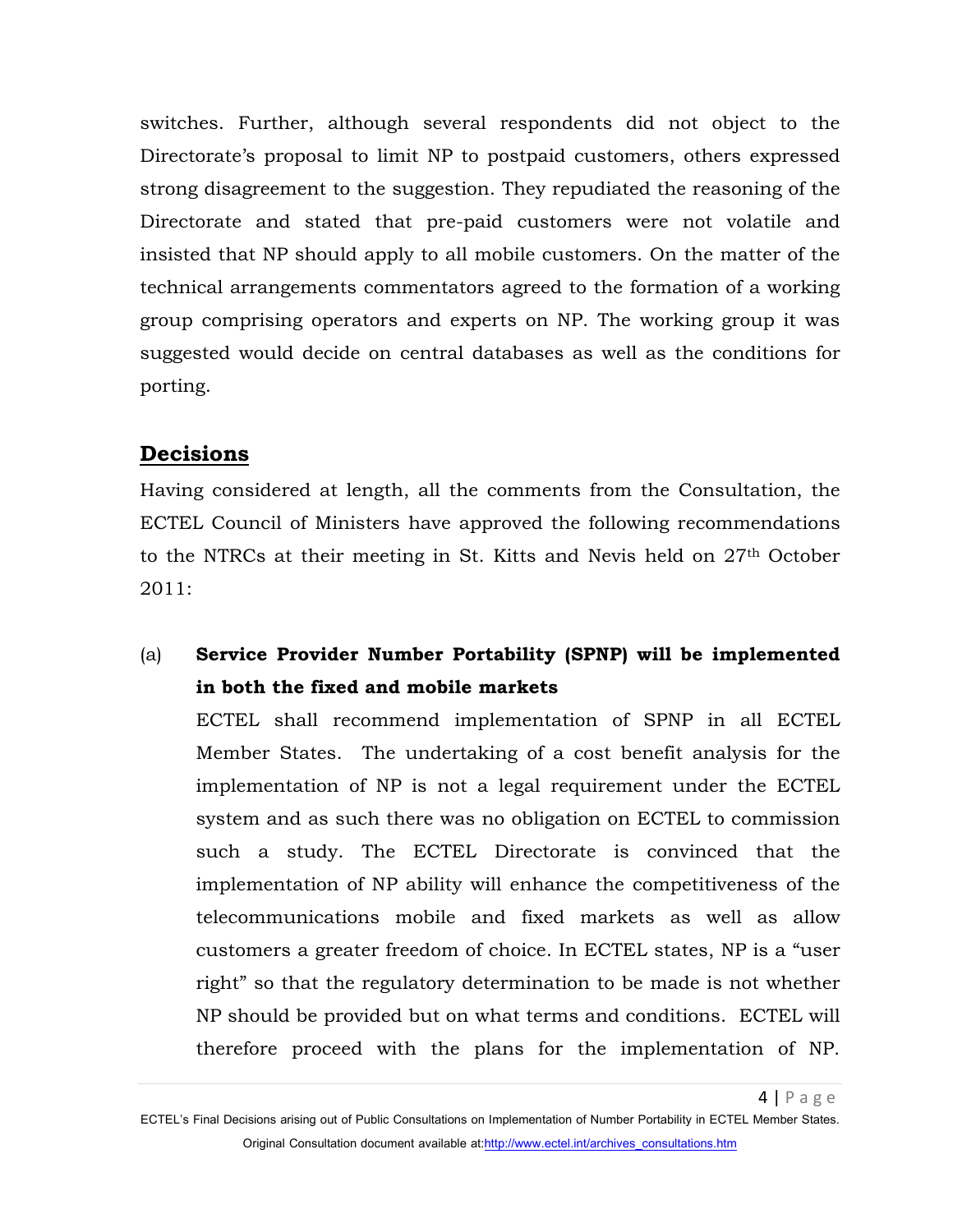Further, the Directorate has accepted the position that no distinction should be made between pre-paid and postpaid customers and will recommend that number portability be implemented for all mobile customers. Accordingly, ECTEL shall recommend that service provider NP be implemented in the fixed and mobile markets of all ECTEL Member States.

### (b) **SPNP will be facilitated through the establishment of a Centralized Database (CDB)**

The ECTEL Directorate has agreed with the view that the establishment of a CDB provides the best technical option for implementing NP in ECTEL States. ECTEL shall recommend that NP be implemented via means of a CDB solution.

#### (c) **An Industry Working Group will be established**

The successful implementation of NP relies heavily on the establishment of appropriate technical solutions and the determination of proper financial and other arrangements. These arrangements are best proposed by those directly responsible for ensuring that NP can be effectively undertaken and as such the Directorate thought it prudent to have licensed telecommunications providers recommend the solutions that they could collectively implement. To that end, ECTEL has determined that an industry working group consisting of representatives from all interested licensed providers, the NTRCs, ECTEL and technical experts will be established to make proposals on the technical solutions and financial arrangements for the implementation of NP. The group will also make recommendations on matters dealing with the precise method of porting, the conditions under which the port is facilitated,